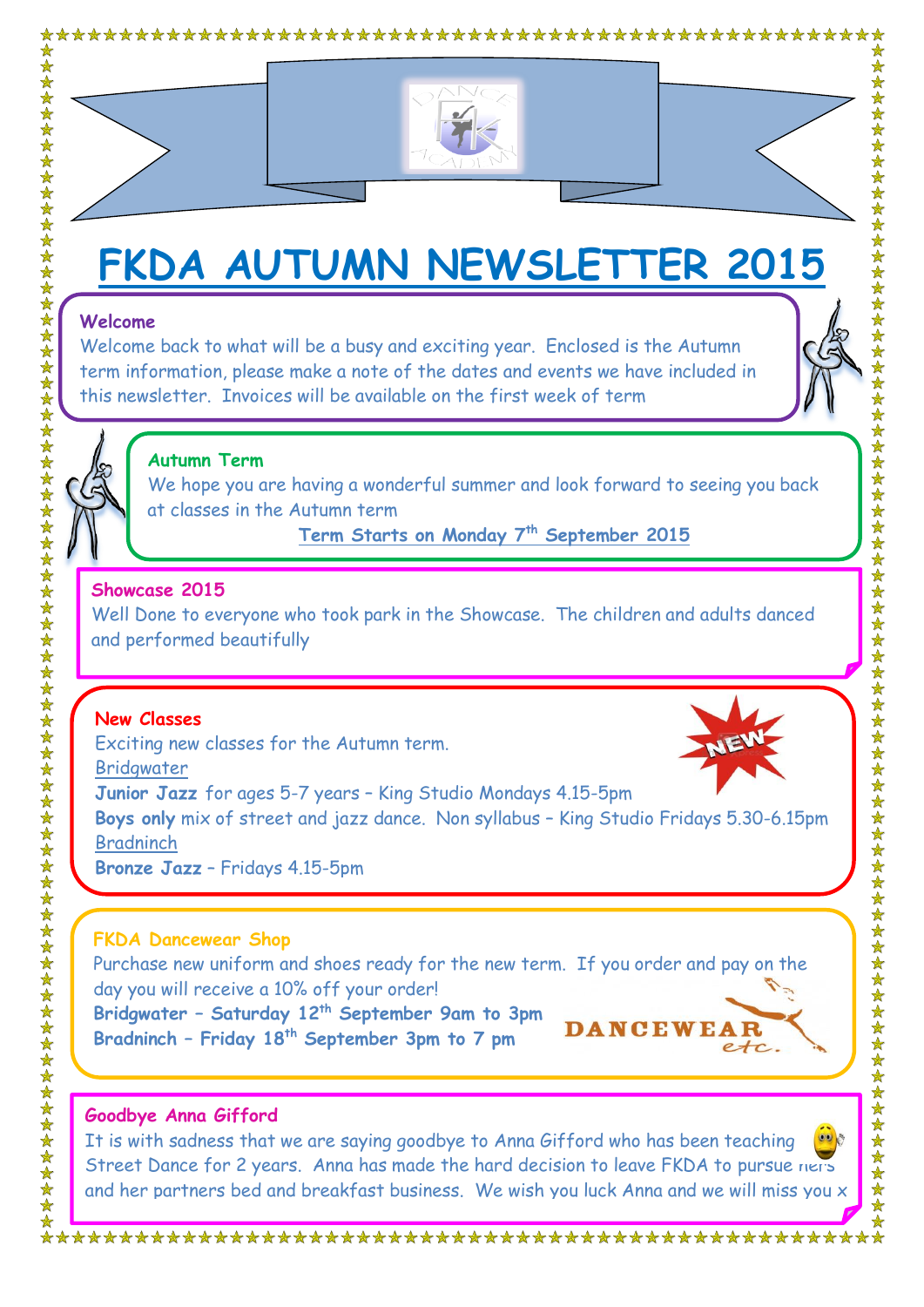# **FKDA Summer School/ Disneyland Paris Trip 2016**



Our Summer School was a huge success. We had a week filled with street dance hip hop, contemporary and pilates workshops from guest teachers. The 40 students also worked towards 2 dances for the Disney Audition. The DVD has been sent off . . . . so fingers crossed!

#### **Carnival Concerts**

Congratulations to the senior students for successfully auditioning to perform in the Bridgwater Carnival Concerts, Front of Curtain Act held at Bridgwater Town Hall **Monday 5th to Saturday 17th October**. Break a leg girls x

ongratulations.

#### **Ballet Workshop with the Vienna Festival Ballet Brewhouse Theatre, Taunton 28/29th October 2015**



Vienna Festival Ballet are offering the chance for local children to participate in classes, prior to the performances of Coppelia Duration:  $1\frac{1}{2}$  hours

Cost: £10

• My First Ballet Introduction to Coppelia - 5yrs + Wednesday 28<sup>th</sup> October 2pm

• Introduction to Coppelia – 9yrs + Wednesday 28th October 4pm

• Masterclass in Coppelia – 14yrs + Thursday 29th October 3pm (for those who already attend ballet classes)

Parents/guardians of the children will be able to view from the auditorium. The children would be expected to dress appropriately in leotards etc

Brewhouse Box Office - Telephone 01823 283244

For the ease of customers The Brewhouse have set up in the same way you would buy a ticket for a show. This is the direct link to the page:<http://bit.ly/1FgbhBO> or simply go to [www.thebrewhouse.net](http://www.thebrewhouse.net/) and click on the Coppelia link which will take you to the different options.

If you wish to take part in this opportunity, you will need to book directly through The Brewhouse

# **Mary Poppins at Bristol Hippodrome November 2015**

We are organising a trip to see Mary Poppins at Bristol hippodrome in November 2015.

More details about the trip are in the accompanying letter



#### **Goodbye and Congratulations**



Lucy Nicholson has auditioned and been successful in gaining a place and scholarship at Wilkes Academy of Performing Arts in Swindon on their 3 year Performing Arts course. Good Luck Lucy, we are very proud of you and we will miss you x